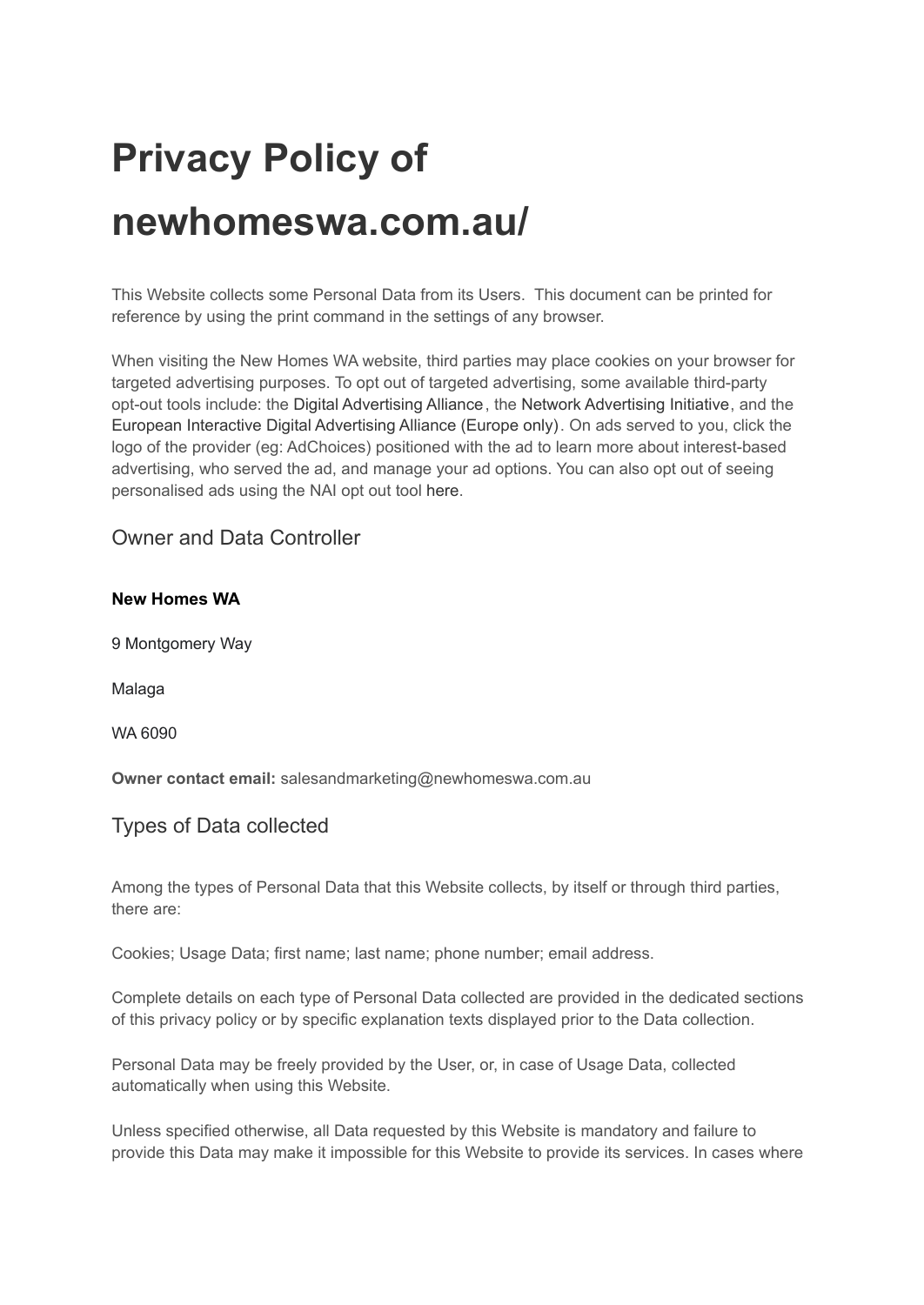this Website specifically states that some Data is not mandatory, Users are free not to communicate this Data without consequences to the availability or the functioning of the Service.

Users who are uncertain about which Personal Data is mandatory are welcome to contact the Owner.

Any use of Cookies – or of other tracking tools – by this Website or by the owners of third-party services used by this Website serves the purpose of providing the Service required by the User, in addition to any other purposes described in the present document and in the Cookie Policy, if available.

Users are responsible for any third-party Personal Data obtained, published or shared through this Website and confirm that they have the third party's consent to provide the Data to the **Owner** 

# Mode and place of processing the Data

# Methods of processing

The Owner takes appropriate security measures to prevent unauthorised access, disclosure, modification, or unauthorised destruction of the Data.

The Data processing is carried out using computers and/or IT enabled tools, following organisational procedures and modes strictly related to the purposes indicated. In addition to the Owner, in some cases, the Data may be accessible to certain types of persons in charge, involved with the operation of this Website (administration, sales, marketing, legal, system administration) or external parties (such as third-party technical service providers, mail carriers, hosting providers, IT companies, communications agencies) appointed, if necessary, as Data Processors by the Owner. The updated list of these parties may be requested from the Owner at any time.

# Legal basis of processing

The Owner may process Personal Data relating to Users if one of the following applies:

- Users have given their consent for one or more specific purposes. Note: Under some legislations the Owner may be allowed to process Personal Data until the User objects to such processing ("opt-out"), without having to rely on consent or any other of the following legal bases. This, however, does not apply, whenever the processing of Personal Data is subject to European data protection law;
- provision of Data is necessary for the performance of an agreement with the User and/or for any pre-contractual obligations thereof;
- processing is necessary for compliance with a legal obligation to which the Owner is subject;
- processing is related to a task that is carried out in the public interest or in the exercise of official authority vested in the Owner;
- processing is necessary for the purposes of the legitimate interests pursued by the Owner or by a third party.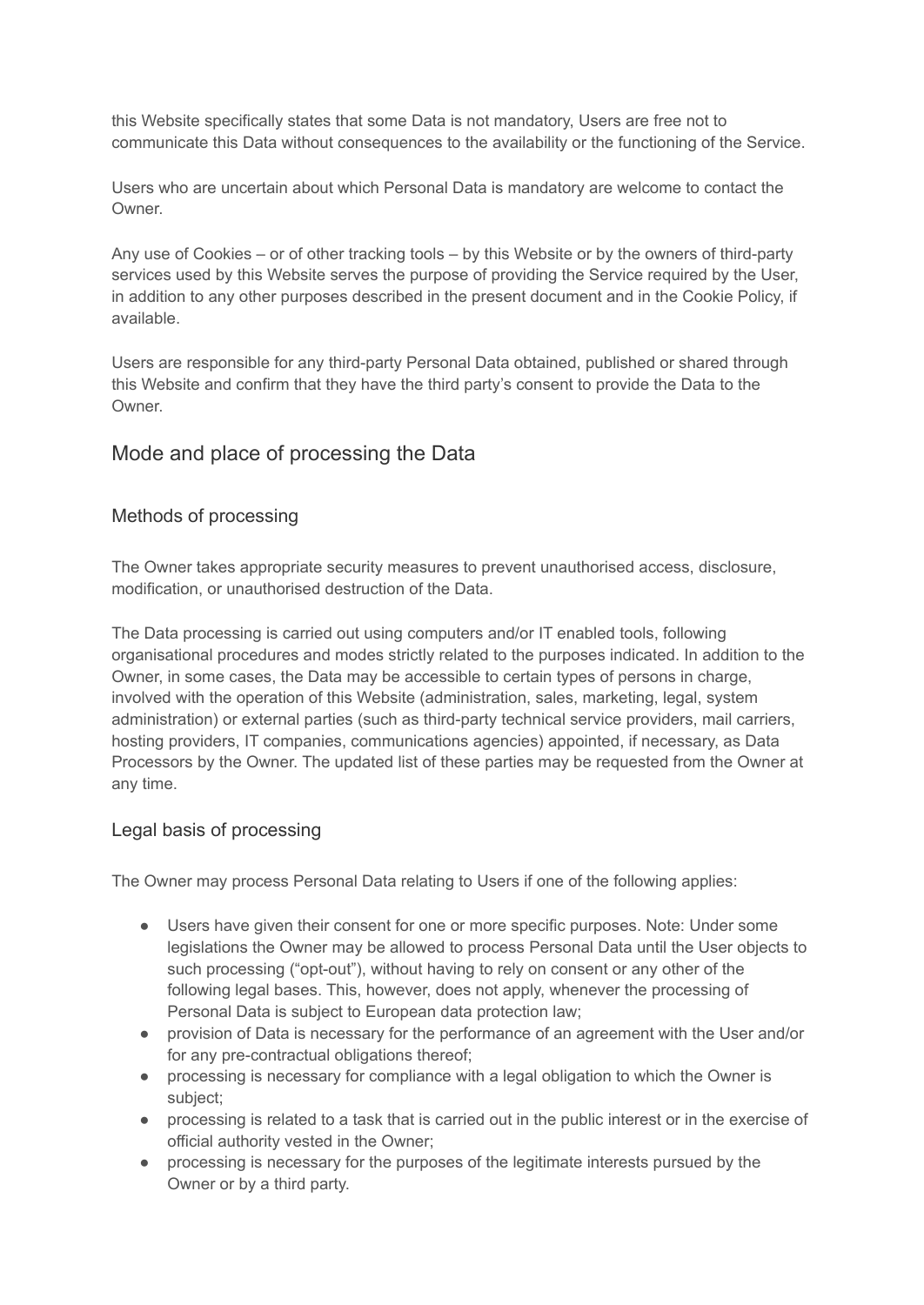In any case, the Owner will gladly help to clarify the specific legal basis that applies to the processing, and in particular whether the provision of Personal Data is a statutory or contractual requirement, or a requirement necessary to enter into a contract.

# Place

The Data is processed at the Owner's operating offices and in any other places where the parties involved in the processing are located.

Depending on the User's location, data transfers may involve transferring the User's Data to a country other than their own. To find out more about the place of processing of such transferred Data, Users can check the section containing details about the processing of Personal Data.

Users are also entitled to learn about the legal basis of Data transfers to a country outside the European Union or to any international organisation governed by public international law or set up by two or more countries, such as the UN, and about the security measures taken by the Owner to safeguard their Data.

If any such transfer takes place, Users can find out more by checking the relevant sections of this document or inquire with the Owner using the information provided in the contact section.

## Retention time

Personal Data shall be processed and stored for as long as required by the purpose they have been collected for.

Therefore:

- Personal Data collected for purposes related to the performance of a contract between the Owner and the User shall be retained until such contract has been fully performed.
- Personal Data collected for the purposes of the Owner's legitimate interests shall be retained as long as needed to fulfill such purposes. Users may find specific information regarding the legitimate interests pursued by the Owner within the relevant sections of this document or by contacting the Owner.

The Owner may be allowed to retain Personal Data for a longer period whenever the User has given consent to such processing, as long as such consent is not withdrawn. Furthermore, the Owner may be obliged to retain Personal Data for a longer period whenever required to do so for the performance of a legal obligation or upon order of an authority.

Once the retention period expires, Personal Data shall be deleted. Therefore, the right to access, the right to erasure, the right to rectification and the right to data portability cannot be enforced after expiration of the retention period.

# The purposes of processing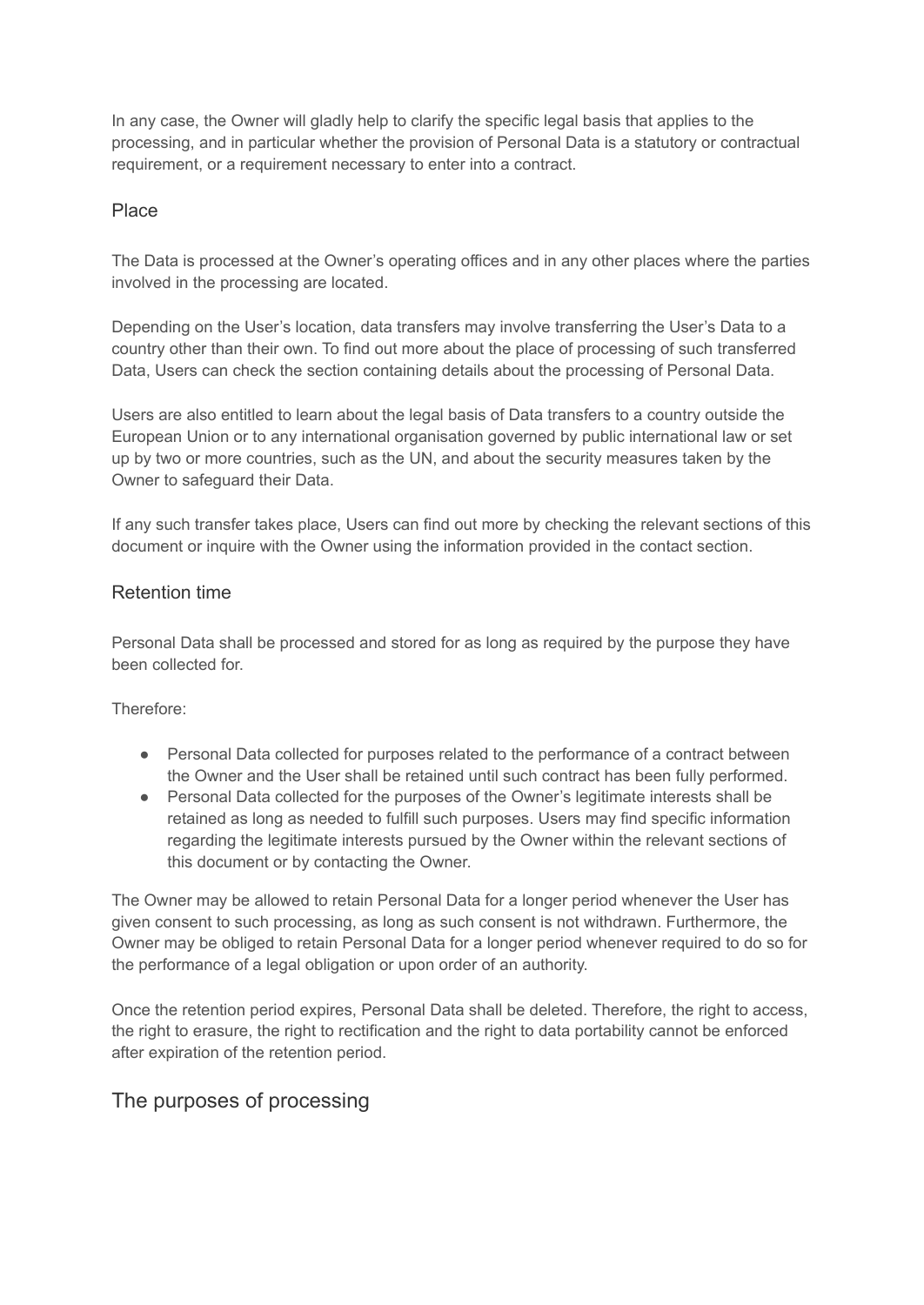The Data concerning the User is collected to allow the Owner to provide its Service, comply with its legal obligations, respond to enforcement requests, protect its rights and interests (or those of its Users or third parties), detect any malicious or fraudulent activity, as well as the following:

Remarketing and behavioural targeting, Analytics, SPAM protection, Displaying content from external platforms, Interaction with external social networks and platforms and Contacting the User.

For specific information about the Personal Data used for each purpose, the User may refer to the section "Detailed information on the processing of Personal Data".

# Detailed information on the processing of Personal Data

Personal Data is collected for the following purposes and using the following services:

## • Analytics

The services contained in this section enable the Owner to monitor and analyse web traffic and can be used to keep track of User behaviour.

Facebook Ads conversion tracking (Facebook pixel)

Facebook Ads conversion tracking (Facebook pixel) is an analytics service provided by Facebook, Inc. or by Facebook Ireland Ltd, depending on the location this Website is accessed from, that connects data from the Facebook advertising network with actions performed on this Website. The Facebook pixel tracks conversions that can be attributed to ads on Facebook, Instagram and Audience Network.

Personal Data processed: Cookies; Usage Data.

Place of processing: United States

– [Privacy Policy](https://www.facebook.com/about/privacy/); Ireland

–

[Privacy Policy](https://www.facebook.com/about/privacy/).

Privacy Shield participant.

Google Analytics with anonymized IP (Google LLC)

Google Analytics is a web analysis service provided by Google LLC ("Google"). Google utilizes the Data collected to track and examine the use of this Website, to prepare reports on its activities and share them with other Google services.

Google may use the Data collected to contextualize and personalize the ads of its own advertising network.

This integration of Google Analytics anonymizes your IP address. It works by shortening Users' IP addresses within member states of the European Union or in other contracting states to the Agreement on the European Economic Area. Only in exceptional cases will the complete IP address be sent to a Google server and shortened within the US. Personal Data processed: Cookies; Usage Data.

Place of processing:

United States

–

[Privacy Policy](https://policies.google.com/privacy) – [Opt Out.](https://tools.google.com/dlpage/gaoptout?hl=en) Privacy Shield participant.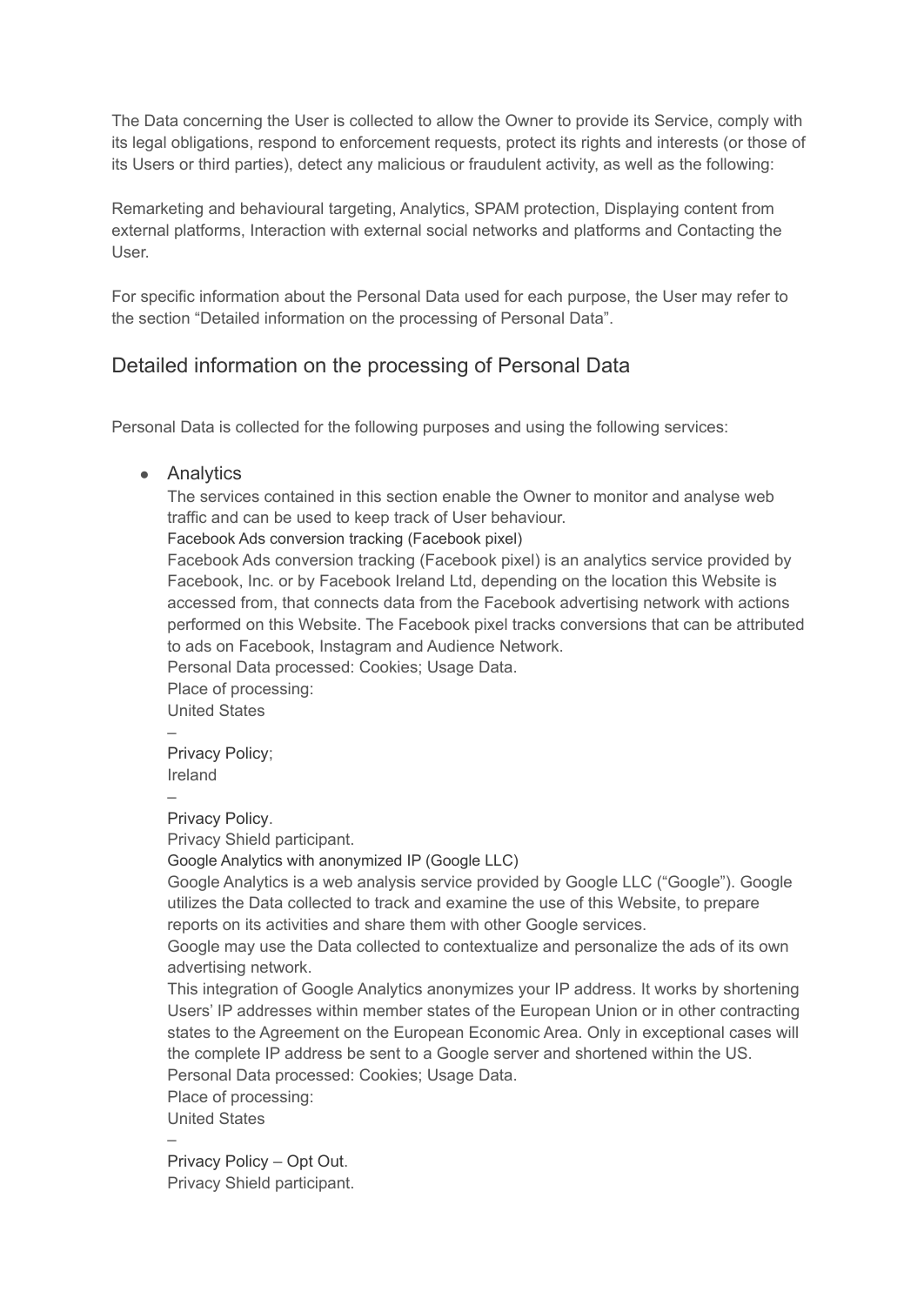# ● Contacting the User

# Contact form (this Website)

By filling in the contact form with their Data, the User authorises this Website to use these details to reply to requests for information, quotes or any other kind of request as indicated by the form's header.

Personal Data processed: email address; first name; last name; phone number.

# • Displaying content from external platforms

This type of service allows you to view content hosted on external platforms directly from the pages of this Website and interact with them.

This type of service might still collect web traffic data for the pages where the service is installed, even when Users do not use it.

# Google Fonts (Google LLC)

Google Fonts is a typeface visualisation service provided by Google LLC that allows this Website to incorporate content of this kind on its pages.

Personal Data processed: Usage Data; various types of Data as specified in the privacy policy of the service.

Place of processing:

United States

– [Privacy Policy](https://policies.google.com/privacy).

Privacy Shield participant.

# ● Interaction with external social networks and platforms

This type of service allows interaction with social networks or other external platforms directly from the pages of this Website.

The interaction and information obtained through this Website are always subject to the User's privacy settings for each social network.

This type of service might still collect traffic data for the pages where the service is installed, even when Users do not use it.

It is recommended to log out from the respective services in order to make sure that the processed data on this Website isn't being connected back to the User's profile.

Facebook Like button and social widgets (Facebook, Inc.)

The Facebook Like button and social widgets are services allowing interaction with the Facebook social network provided by Facebook, Inc.

Personal Data processed: Cookies; Usage Data.

Place of processing:

United States

–

[Privacy Policy](https://www.facebook.com/privacy/explanation).

Privacy Shield participant.

• Remarketing and behavioural targeting

This type of service allows this Website and its partners to inform, optimise and serve advertising based on past use of this Website by the User.

This activity is facilitated by tracking Usage Data and by using Trackers to collect information which is then transferred to the partners that manage the remarketing and behavioural targeting activity.

Some services offer a remarketing option based on email address lists.

In addition to any opt-out feature provided by any of the services below, Users may opt out by visiting the [Network Advertising Initiative](http://optout.networkadvertising.org/?c=1) opt-out page.

**Users may also opt-out of certain advertising features through applicable device**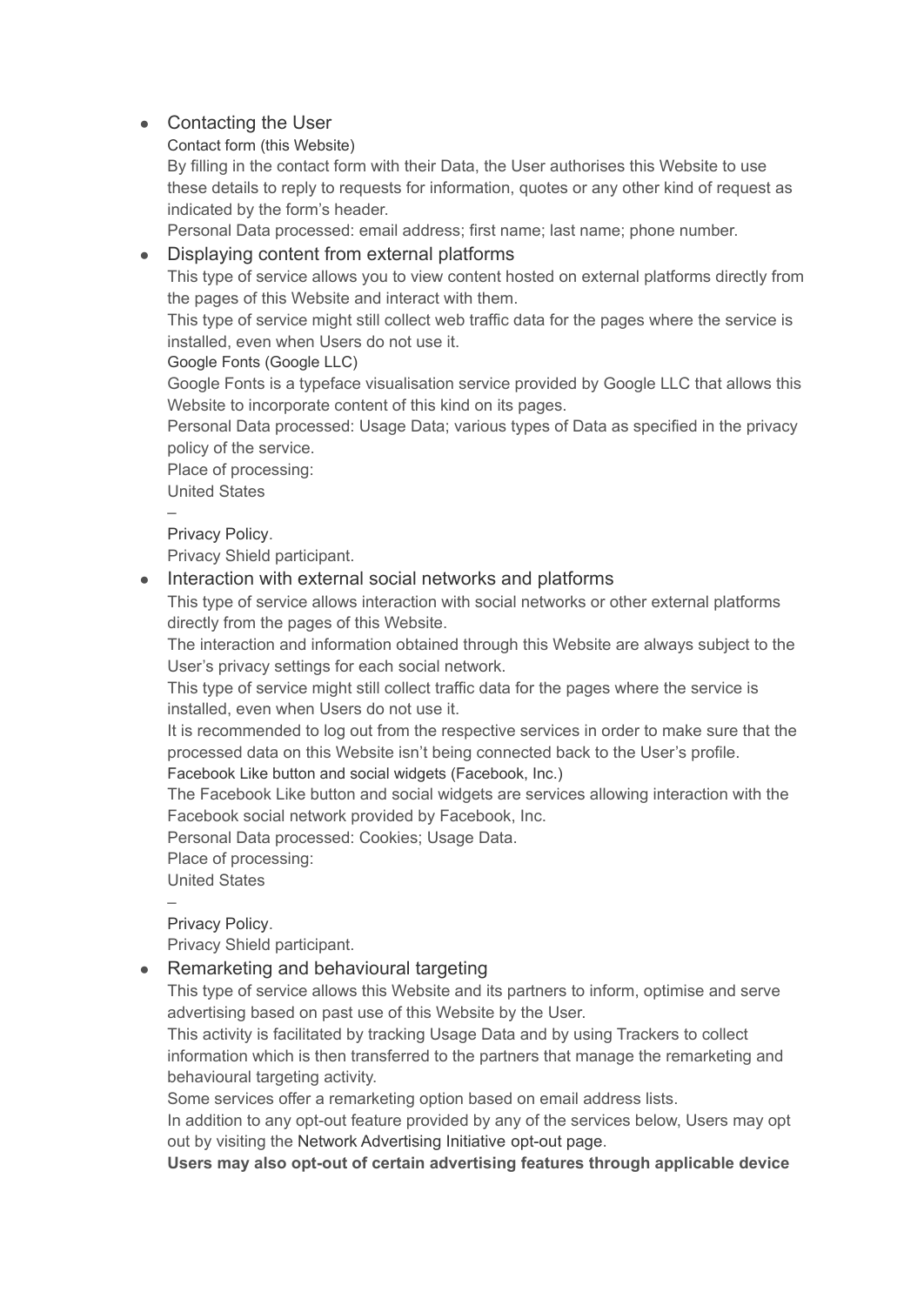## **settings, such as the device advertising settings for mobile phones or ads settings in general**.

AdRoll (AdRoll, Inc.) AdRoll is an advertising service provided by AdRoll, Inc. Personal Data processed: Cookies; Usage Data. Place of processing: United States –

[Privacy Policy](https://www.adrollgroup.com/privacy) – [Opt Out.](https://app.adroll.com/optout/)

• SPAM protection

This type of service analyzes the traffic of this Website, potentially containing Users' Personal Data, with the purpose of filtering it from parts of traffic, messages and content that are recognized as SPAM.

Google reCAPTCHA (Google LLC)

Google reCAPTCHA is a SPAM protection service provided by Google LLC. The use of reCAPTCHA is subject to the Google [privacy](https://www.google.com/policies/privacy/) policy and [terms of use.](https://www.google.com/intl/en/policies/terms/) Personal Data processed: Cookies; Usage Data. Place of processing: United States –

[Privacy Policy](https://policies.google.com/privacy). Privacy Shield participant.

# The rights of Users

Users may exercise certain rights regarding their Data processed by the Owner.

In particular, Users have the right to do the following:

- **Withdraw their consent at any time.** Users have the right to withdraw consent where they have previously given their consent to the processing of their Personal Data.
- **Object to processing of their Data.** Users have the right to object to the processing of their Data if the processing is carried out on a legal basis other than consent. Further details are provided in the dedicated section below.
- **Access their Data.** Users have the right to learn if Data is being processed by the Owner, obtain disclosure regarding certain aspects of the processing and obtain a copy of the Data undergoing processing.
- **Verify and seek rectification.** Users have the right to verify the accuracy of their Data and ask for it to be updated or corrected.
- **Restrict the processing of their Data.** Users have the right, under certain circumstances, to restrict the processing of their Data. In this case, the Owner will not process their Data for any purpose other than storing it.
- **Have their Personal Data deleted or otherwise removed.** Users have the right, under certain circumstances, to obtain the erasure of their Data from the Owner.
- **Receive their Data and have it transferred to another controller.** Users have the right to receive their Data in a structured, commonly used and machine readable format and, if technically feasible, to have it transmitted to another controller without any hindrance. This provision is applicable provided that the Data is processed by automated means and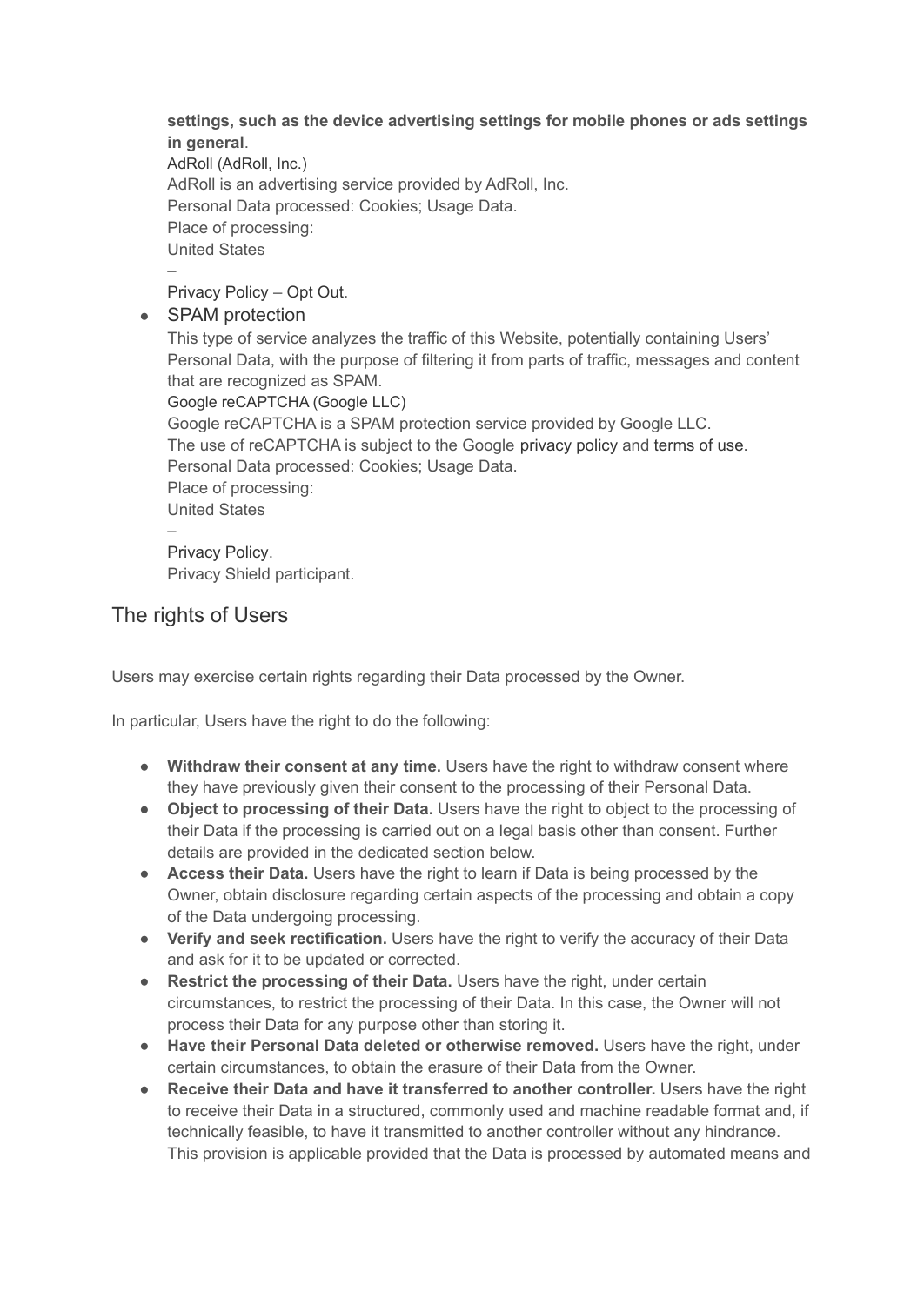that the processing is based on the User's consent, on a contract which the User is part of or on pre-contractual obligations thereof.

● **Lodge a complaint.** Users have the right to bring a claim before their competent data protection authority.

## Details about the right to object to processing

Where Personal Data is processed for a public interest, in the exercise of an official authority vested in the Owner or for the purposes of the legitimate interests pursued by the Owner, Users may object to such processing by providing a ground related to their particular situation to justify the objection.

Users must know that, however, should their Personal Data be processed for direct marketing purposes, they can object to that processing at any time without providing any justification. To learn, whether the Owner is processing Personal Data for direct marketing purposes, Users may refer to the relevant sections of this document.

## How to exercise these rights

Any requests to exercise User rights can be directed to the Owner through the contact details provided in this document. These requests can be exercised free of charge and will be addressed by the Owner as early as possible and always within one month.

# Additional information about Data collection and processing

## Legal action

The User's Personal Data may be used for legal purposes by the Owner in Court or in the stages leading to possible legal action arising from improper use of this Website or the related Services.

The User declares to be aware that the Owner may be required to reveal personal data upon request of public authorities.

## Additional information about User's Personal Data

In addition to the information contained in this privacy policy, this Website may provide the User with additional and contextual information concerning particular Services or the collection and processing of Personal Data upon request.

## System logs and maintenance

For operation and maintenance purposes, this Website and any third-party services may collect files that record interaction with this Website (System logs) use other Personal Data (such as the IP Address) for this purpose.

## Information not contained in this policy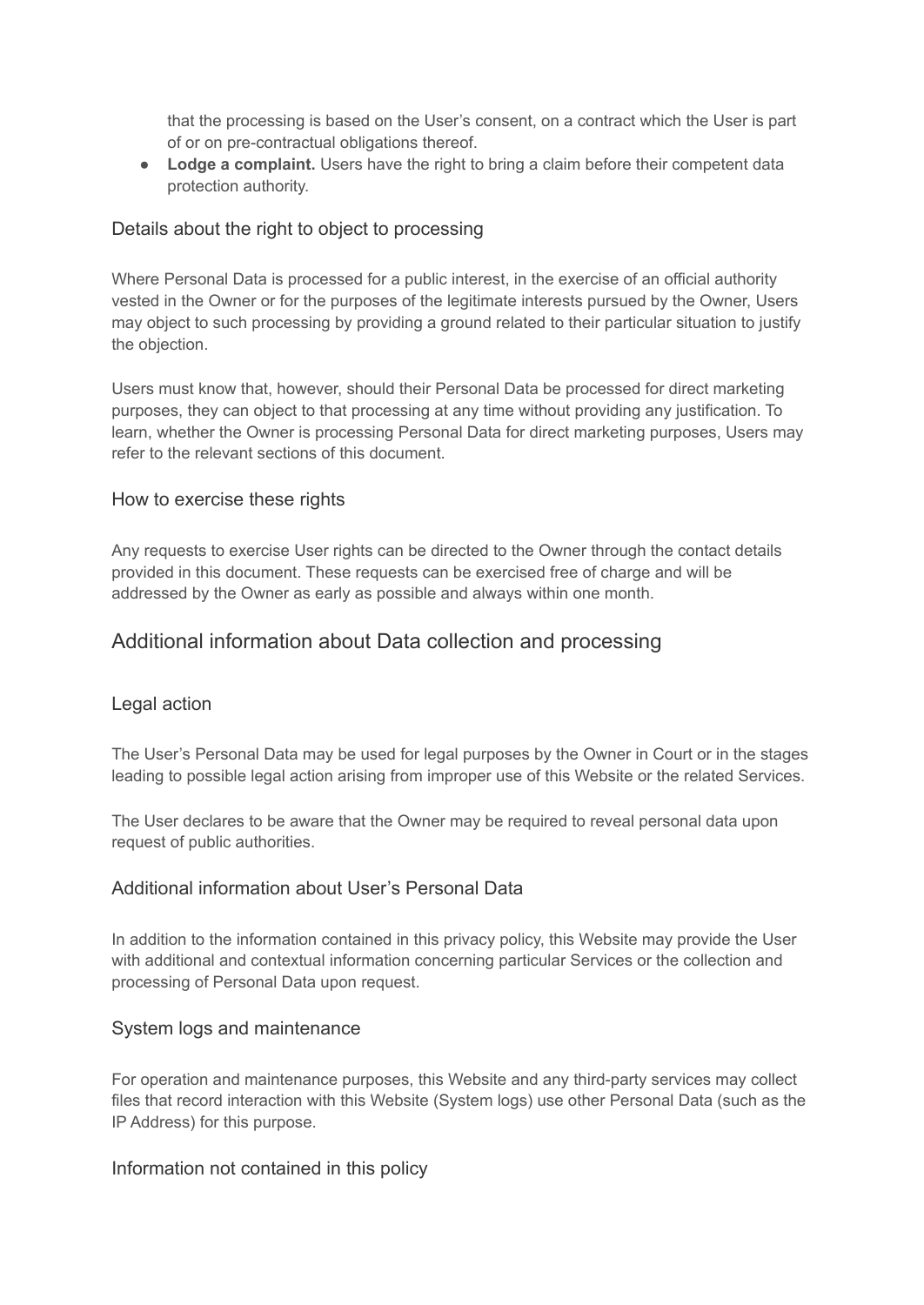More details concerning the collection or processing of Personal Data may be requested from the Owner at any time. Please see the contact information at the beginning of this document.

# How "Do Not Track" requests are handled

This Website does not support "Do Not Track" requests.

To determine whether any of the third-party services it uses honor the "Do Not Track" requests, please read their privacy policies.

# Changes to this privacy policy

The Owner reserves the right to make changes to this privacy policy at any time by notifying its Users on this page and possibly within this Website and/or – as far as technically and legally feasible – sending a notice to Users via any contact information available to the Owner. It is strongly recommended to check this page often, referring to the date of the last modification listed at the bottom.

Should the changes affect processing activities performed on the basis of the User's consent, the Owner shall collect new consent from the User, where required.

# Definitions and legal references

## Personal Data (or Data)

Any information that directly, indirectly, or in connection with other information — including a personal identification number — allows for the identification or identifiability of a natural person.

## Usage Data

Information collected automatically through this Website (or third-party services employed in this Website), which can include: the IP addresses or domain names of the computers utilised by the Users who use this Website, the URI addresses (Uniform Resource Identifier), the time of the request, the method utilised to submit the request to the server, the size of the file received in response, the numerical code indicating the status of the server's answer (successful outcome, error, etc.), the country of origin, the features of the browser and the operating system utilized by the User, the various time details per visit (e.g., the time spent on each page within the Application) and the details about the path followed within the Application with special reference to the sequence of pages visited, and other parameters about the device operating system and/or the User's IT environment.

User

The individual using this Website who, unless otherwise specified, coincides with the Data Subject.

#### Data Subject